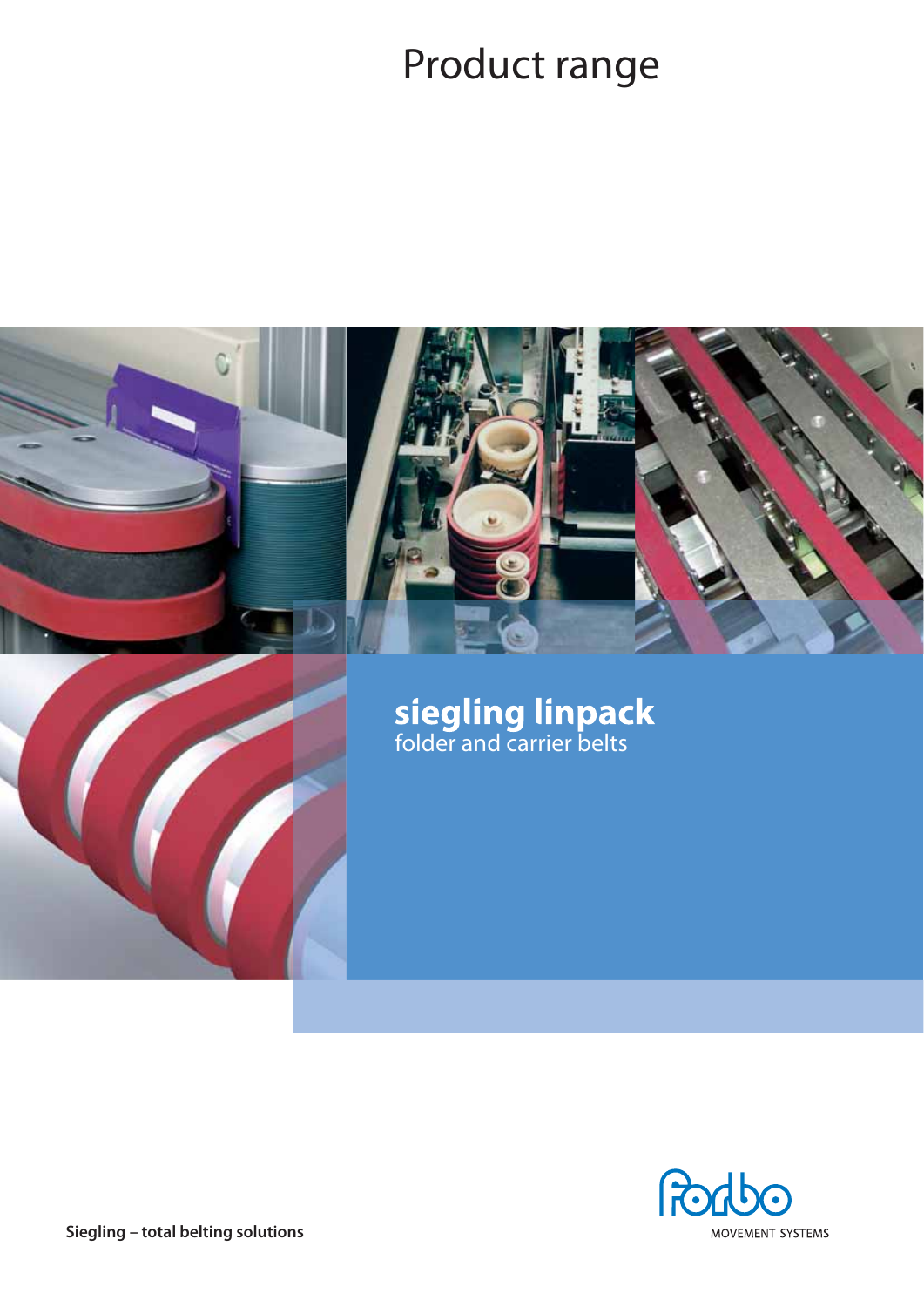## Siegling Linpack folder and carrier belts …

**with Linatex coating excel due to:**

- **their exceptional grip**
- **high friction coefficient**
- **high level of abrasion resistance and**
- **compressibility.**

**These properties mean that Linatex coated belts have a vastly longer service life than conventional belts.**

**The belts are often perforated to provide even better grip of individual cardboard boxes in folder-gluers. For calibrated feeder belts (when operating as a set) a ground version can also be supplied.**

**The Siegling Linpack range is continually being added to with innovative developments tailored to meet market demands.**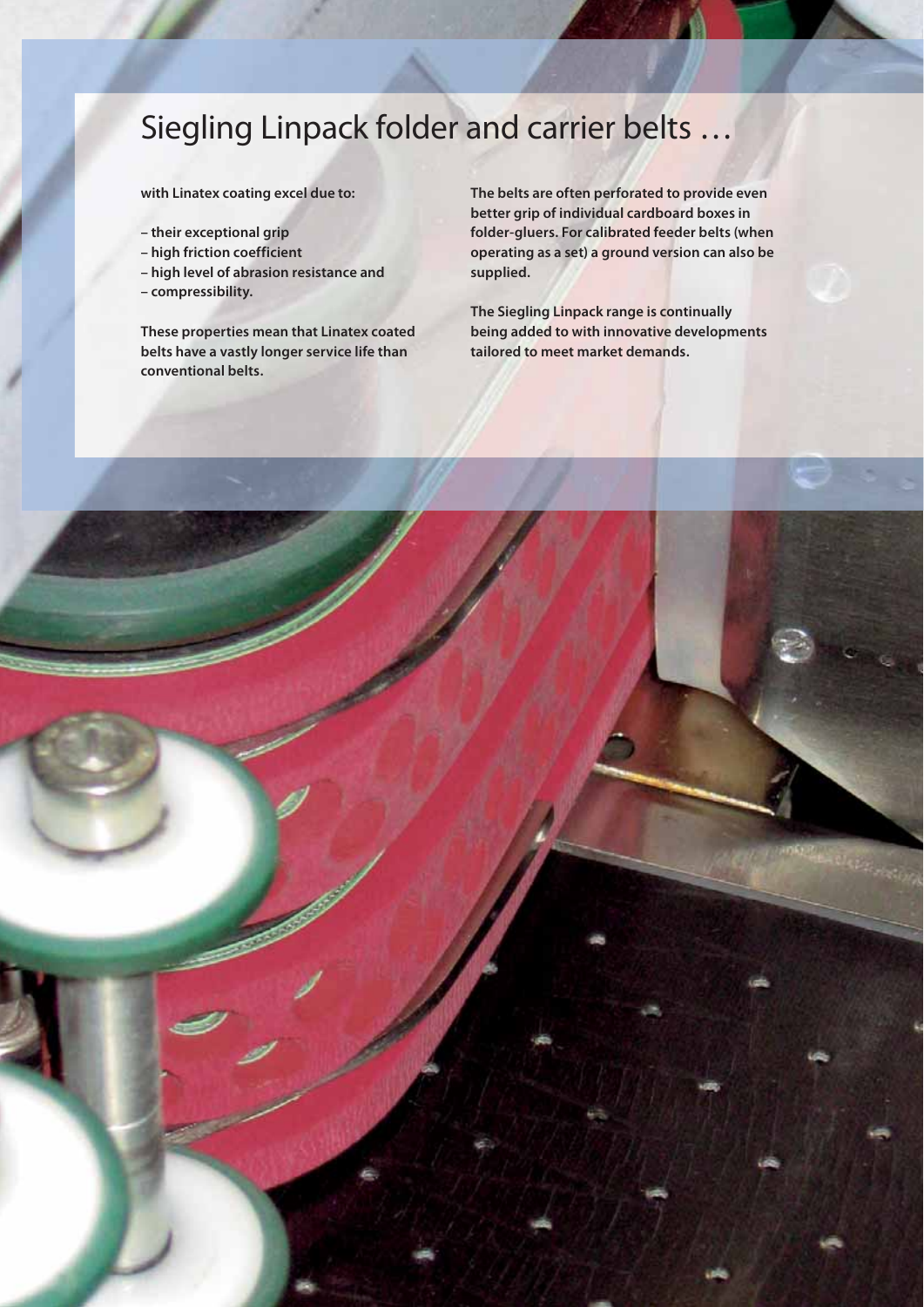#### **Technical data, properties and recommendations**



| Product range                     | Antistatic | Total thickness non-ground <sup>2)</sup><br>from/to [mm] | Total thickness ground <sup>3)</sup><br>from/to [mm] | F <sub>w</sub> -value approx. [N/mm width] | Effective pull at 1% elongation<br>(k <sub>1%</sub> relaxed) [N/mm width]* |
|-----------------------------------|------------|----------------------------------------------------------|------------------------------------------------------|--------------------------------------------|----------------------------------------------------------------------------|
|                                   |            |                                                          |                                                      |                                            |                                                                            |
| <b>Feeder/folder belts</b>        |            |                                                          |                                                      |                                            |                                                                            |
| RT 6-L <sup>1)</sup> light red    |            |                                                          | $3 - 8$                                              | 6                                          |                                                                            |
| R6-L <sup>1)</sup> light red      |            |                                                          | $3 - 8$                                              | 6                                          |                                                                            |
| R 10/2-L <sup>1)</sup> light red  |            |                                                          | $4 - 8$                                              | 10                                         |                                                                            |
| R 10/3-L <sup>1)</sup> light red  |            |                                                          | $8 - 15$                                             | 10                                         |                                                                            |
|                                   |            |                                                          |                                                      |                                            |                                                                            |
| UU 20 U-L <sup>1)</sup> light red |            |                                                          | $4 - 7$                                              | 4)                                         |                                                                            |
| UU 60 U-L <sup>1)</sup> light red |            |                                                          | $8 - 12$                                             | 4)                                         |                                                                            |
| <b>Folder and carrier belts</b>   |            |                                                          |                                                      |                                            |                                                                            |
| T1-L <sup>1)</sup> light red      |            | $3.5 - 7.0$                                              |                                                      |                                            | 5)                                                                         |
| T2-L <sup>1)</sup> light red      |            | $5.0 - 12.5$                                             |                                                      |                                            | 5)                                                                         |

#### Series

There are two series of Siegling Linpack belts differing in their basic material.

The R and U types are manufactured with an Siegling Extremultus material base and are ground as a standard. U types are made of a fully elastic polyurethane material and do not require any special tensioning device. R and U types are chiefly used:

- as feeder belts in box folding, labelling and creasing machines
- as accelerator belts in tin plate processing
- in packaging and glueing machines.

T types are manufactured with a Siegling Transilon material base and are not ground as a standard. (Surface grinding on request).

T types are mostly used:

- as folder belts for heavy-duty folders in the heavy cardboard and corrugated cardboard industry
- as conveyor belts with high friction coefficient.

#### Dimensions available

|                    | [mm]<br>length<br>Min. | $\lfloor mm \rfloor$<br>length<br>Max. | width [mm]<br>Min. | Max. width [mm] |
|--------------------|------------------------|----------------------------------------|--------------------|-----------------|
| R types            | 400                    | 30 000                                 | $10*$              | 500             |
| T types non-ground | 1500                   | 50 000                                 | $10*$              | 1500            |
| T types ground     | 1500                   | 30 000                                 | $10*$              | 900             |

Other dimensions on request.

\* Minimum order width 100 mm for manufacturing reasons. Can be divided up into widths of at least 10 mm (minimum order amount  $= 10$ ).

R and U types are ground as a standard. If higher degrees of accuracy are required (calibrated feeder belts and belt sets) a ground Linatex coating can be supplied for T types.

#### Production tolerances R types

| Length            |          |
|-------------------|----------|
| $300 - 5000$ mm   | $+0.50%$ |
| $5000 - 15000$ mm | $+0.30%$ |
| over 15000 mm     | $+0.20%$ |
| Width             |          |

| $120 - 500$ mm | $+3.0$ mm  |
|----------------|------------|
| $50 - 120$ mm  | $± 2.0$ mm |
| $10 - 50$ mm   | $+1.0$ mm  |

#### **Thickness** ± 0.25 mm

|         |  | <b>Production tolerances</b> |
|---------|--|------------------------------|
| T types |  |                              |

| Length            |            |
|-------------------|------------|
| $700 - 1500$ mm   | ±0.80%     |
| $1500 - 2500$ mm  | $+0.50%$   |
| $2500 - 5000$ mm  | $+0.40%$   |
| $5000 - 10000$ mm | $+0.30%$   |
| over 10,000 mm    | $+0.20%$   |
|                   |            |
| Width             |            |
| $10 - 200$ mm     | $± 2.0$ mm |
| $200 - 600$ mm    | $+4.0$ mm  |

 **Thickness** ± 0.25 mm

 $600 - 1400$  mm  $\pm 6.0$  mm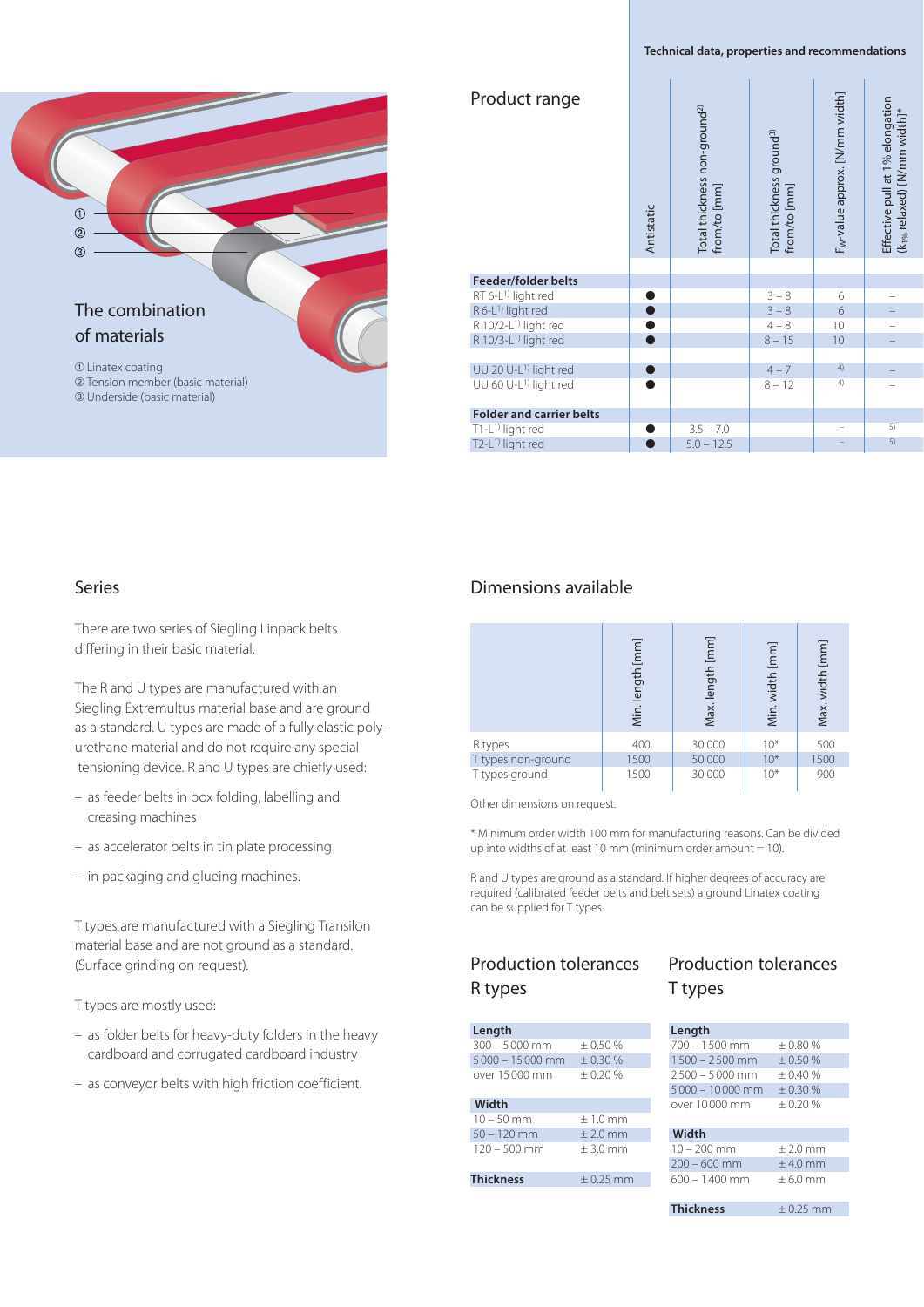|                                     |                                  |                                         |                    | <b>Possible applications</b> |                 |                  |             |                    |                      |               |                                  |                     |                                        |         |
|-------------------------------------|----------------------------------|-----------------------------------------|--------------------|------------------------------|-----------------|------------------|-------------|--------------------|----------------------|---------------|----------------------------------|---------------------|----------------------------------------|---------|
| Shore A hardness<br>of the top face | d <sub>min</sub> approx. [mm]*** | Operational temperature<br>allowed [°C] | Labelling machines | Punching machines            | <b>Stackers</b> | Glueing machines | Box folders | Packaging machines | Tin plate processing | Heavy cartons | Corrugated cardboard<br>industry | Paper and cardboard | Paper processing/<br>Printing industry | Feeders |
|                                     |                                  |                                         |                    |                              |                 |                  |             |                    |                      |               |                                  |                     |                                        |         |
| $38 - 40$                           | 30/65                            | $+10/+70$                               | $\bullet$          | $\bullet$                    | $\bullet$       |                  |             |                    | $\bullet$            | $\bullet$     | $\bullet$                        | $\bullet$           | $\bullet$                              |         |
| $38 - 40$                           | 30/65                            | $+10/+70$                               |                    | $\bullet$                    |                 |                  |             | $\bullet$          | $\bullet$            |               | $\bullet$                        | $\bullet$           |                                        |         |
| $38 - 40$                           | 40/65                            | $+10/+70$                               | $\bullet$          | $\bullet$                    |                 |                  |             |                    |                      |               | $\bullet$                        | $\bullet$           | $\bullet$                              |         |
| $38 - 40$                           | 65/120                           | $+10/+70$                               | $\bullet$          |                              | $\bullet$       |                  | $\bullet$   |                    |                      | $\bullet$     | $\bullet$                        | $\bullet$           |                                        |         |
|                                     | 30/60                            |                                         | $\bullet$          |                              |                 |                  |             |                    |                      | $\bullet$     |                                  |                     | $\bullet$                              |         |
| $38 - 40$<br>$38 - 40$              | 30/100                           | $+10/+70$<br>$+10/+70$                  | $\bullet$          |                              |                 |                  |             |                    |                      | $\bullet$     | $\bullet$<br>$\bullet$           |                     |                                        |         |
|                                     |                                  |                                         |                    |                              |                 |                  |             |                    |                      |               |                                  |                     |                                        |         |
|                                     |                                  |                                         |                    |                              |                 |                  |             |                    |                      |               |                                  |                     |                                        |         |
| $38 - 40$                           | 40/60                            | $+10/+70$                               | $\bullet$          | $\bullet$                    | $\bullet$       |                  |             | 0                  | $\bullet$            | $\bullet$     | $\bullet$                        | $\bullet$           | $\bullet$                              |         |
| $38 - 40$                           | 100                              | $+10/+70$                               | $\bullet$          | $\bullet$                    | $\bullet$       |                  |             | $\bullet$          | $\bullet$            | $\bullet$     | $\bullet$                        | $\bullet$           |                                        |         |

#### Available as

The series are available as follows:

- endless
- as roll material
- with mechanical fasteners (only T types)

Perforations from ø 4 mm and above are possible. Please enquire. Special coatings on request.

#### Storage

Siegling Linpack belts

- do not expose to sunlight/daylight
- store in original packaging in a cool and not too dry place

#### Resistances

Siegling Linpack belts are not resistant to oil and grease. They have a limited resistance to chemicals. Please enquire.

#### Legend

- 1) When ordering please indicate the total thickness after the coating letter L or U, e.g. R 10/2 – L 8.
- 2) The following thicknesses are possible in the non-ground version:  $T 1 - L = 3.5/4.5/6/7$  mm  $T$  2 – L = 5/6.5/8.5/9.5/10.5/12.5 mm
- 3) Within the total thickness a graduation in one tenth of 1 mm is possible.
- 4) Depending on the thickness of the coating. Elongation at fitting: 6 % (UU 20 U – L) or 4 % (UU 60 U – L).
- 5) On request
- Established in line with ISO 21181:2005
- \*\* Shaft load at 1 % elongation, measured in N/mm belt width.
- \*\*\* The smallest permissible pulley (or roller) diameters depend on the belt thickness and were established at normal ambient conditions. Low temperatures or particularly low humidity require larger diameters.

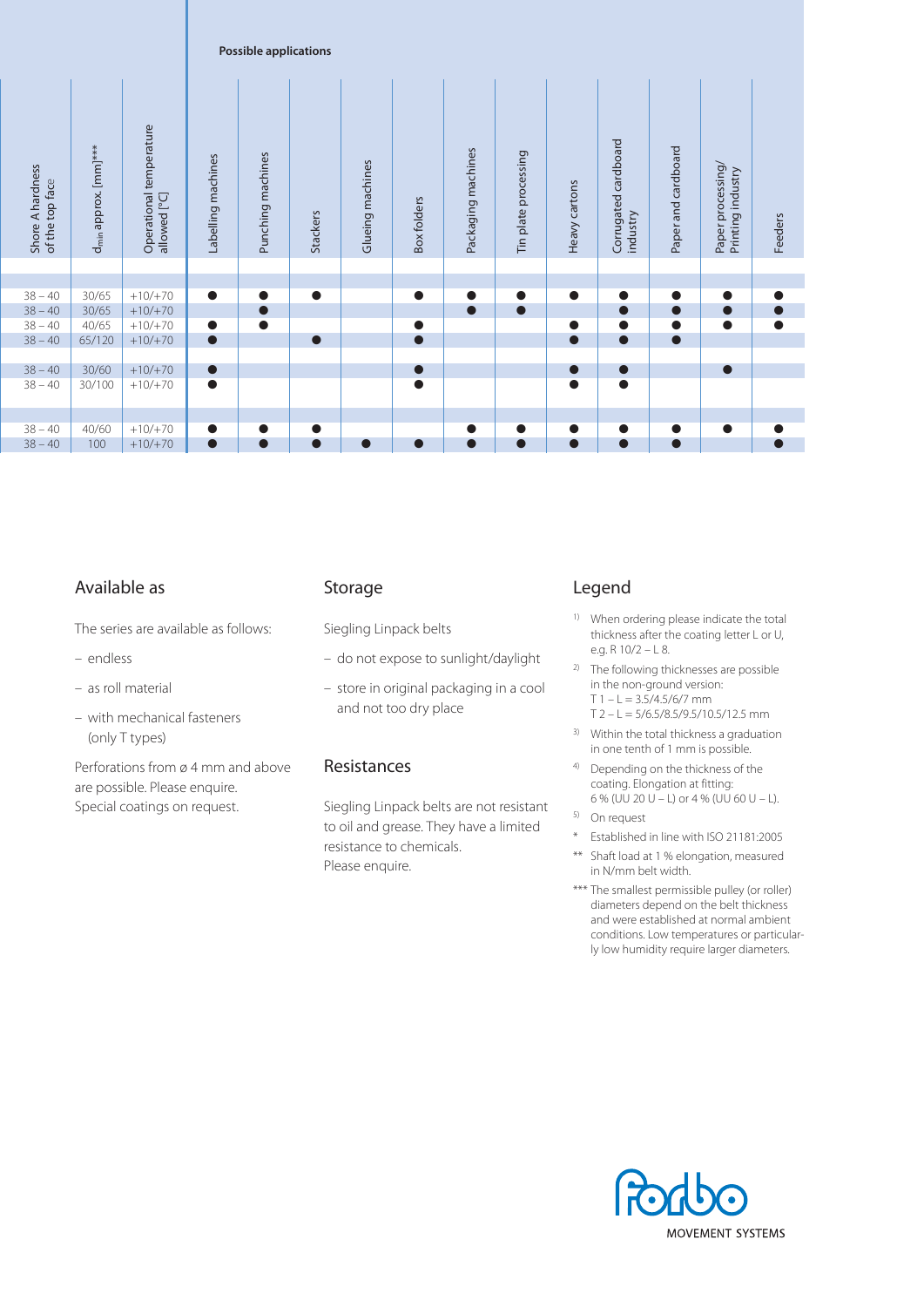#### Type key – R types



### Type key – T types

|              | Designation of the Siegling Transilon basic material |
|--------------|------------------------------------------------------|
|              | Linatex coating                                      |
|              | Total thickness in mm (non-ground)                   |
| $T2 - L$ 8.5 |                                                      |
|              |                                                      |

#### Abbreviations

| Coating        |                                                         |
|----------------|---------------------------------------------------------|
|                | top face Linatex<br>(natural rubber)                    |
| Underside      |                                                         |
| <b>T1</b>      | friction layer urethane<br>impregnated polyester fabric |
| T <sub>2</sub> | friction layer urethane                                 |
|                | impregnated polyester fabric                            |
| w              | fully elastic basic urethane material                   |

### Examples of usage



Discharge section for cardboard.





Vacuum-aided discharge of cardboard with perforated Siegling Linpack belts.



Siegling Linpack belts in use on letter sorters.

Accelerator belt for the discharge of stacked material in the manufacture of folded drinks cartons.